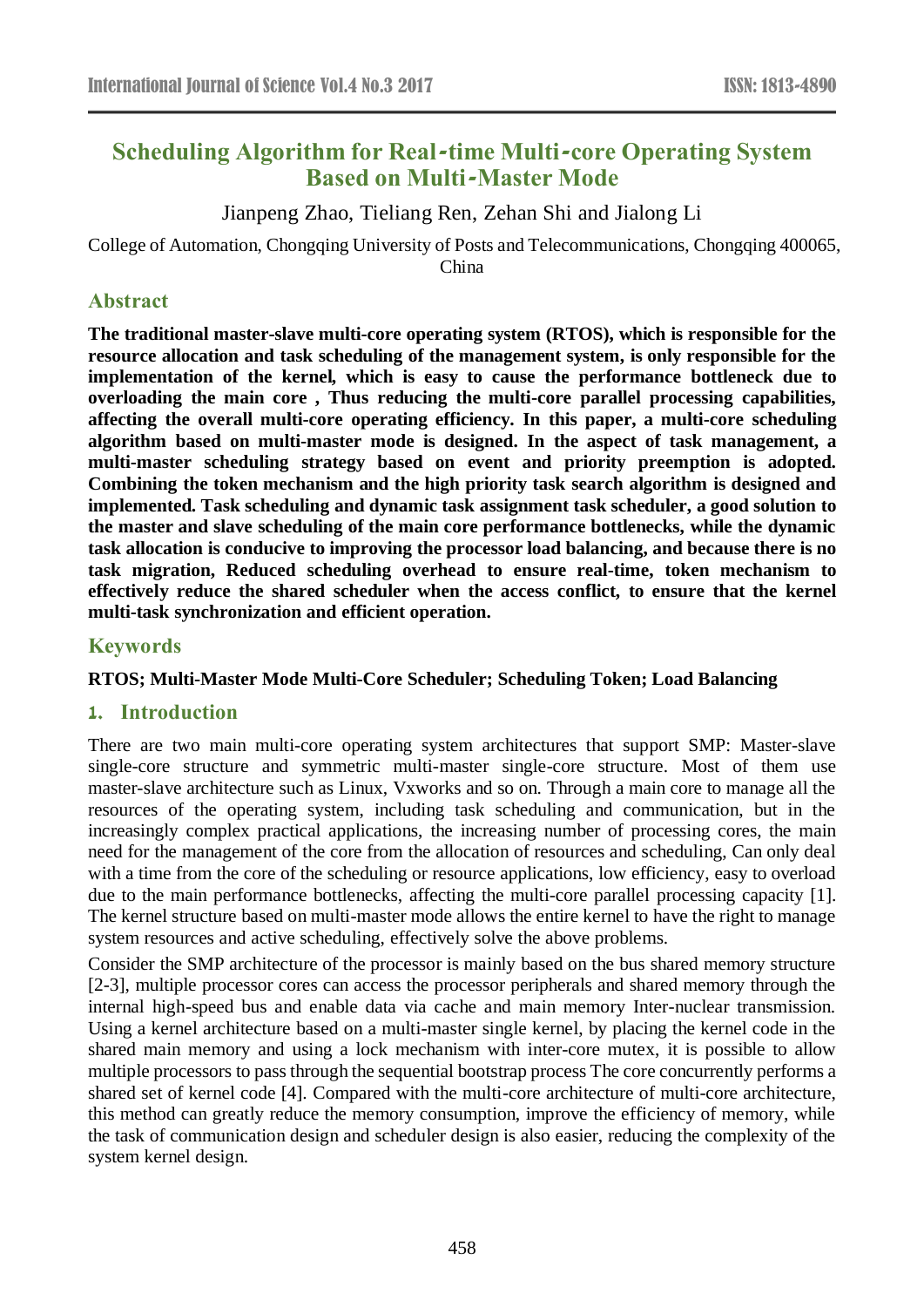### **2. Design and Implementation of Multi - core Scheduler with Multiple Master Scheduling Dynamic Allocation**

#### **2.1 Multi-core scheduling based on token and multi-master mode**

The so-called multi-master mode is the use of multi-master scheduling strategy design scheduler for multi-task scheduling. Multi-master scheduling is relative to the single master or master-slave scheduling strategy in terms of [5], that is, each processing core in the system can get the kernel scheduler resources, and then take the initiative to schedule the task, rather than by a fixed The main core is responsible for resource management and task allocation, and other cores perform only task procedures. This method effectively solves the performance bottleneck caused by the overloading of the main core in the master-slave mode, and can fully implement the multi-core parallel execution ability. At the same time, through the token mechanism to synchronize multiple cores to the shared scheduler resource competition request, did not get the token processing core does not need to wait for the release of the scheduler, but automatically give up the scheduling, continue to implement the original program, which Way to effectively improve the overall operating efficiency of multi-master single-core operating system. The token-based multi-master scheduling model is shown in Figure 1 below:



Figure 1. Token-based multi-master scheduling model

#### **2.2 Global preemptive task dynamic allocation algorithm based on priority preemptive strategy**

First create two mapping tables: assignable task mapping table and assignable processor core mapping table, respectively, to record the priority of assignable high priority tasks, and the corresponding assignable task processor core ID number. At the same time, add two members for each task's task control block, one for recording whether the task occupies the processor's state, and one for recording the processor ID number occupied by the task. And then copy a copy of the global task ready table, while locking the scheduler through the token, and through the spin lock to protect the global ready table.

And then from the global task ready table to find a copy of the processor core number of the same set of the same set of the new highest priority tasks, and in accordance with the task control block records the processor occupancy status and the corresponding core ID number, The tasks on the processor core also mean that the corresponding processor cores for these tasks are not assignable, so the bits corresponding to those processor cores need to be set to non-assignable flags in the assignable processor core mapping table. After the completion of this process, the remaining new high priority tasks must be assignable, the priority of these tasks will be stored in the assignable task mapping table,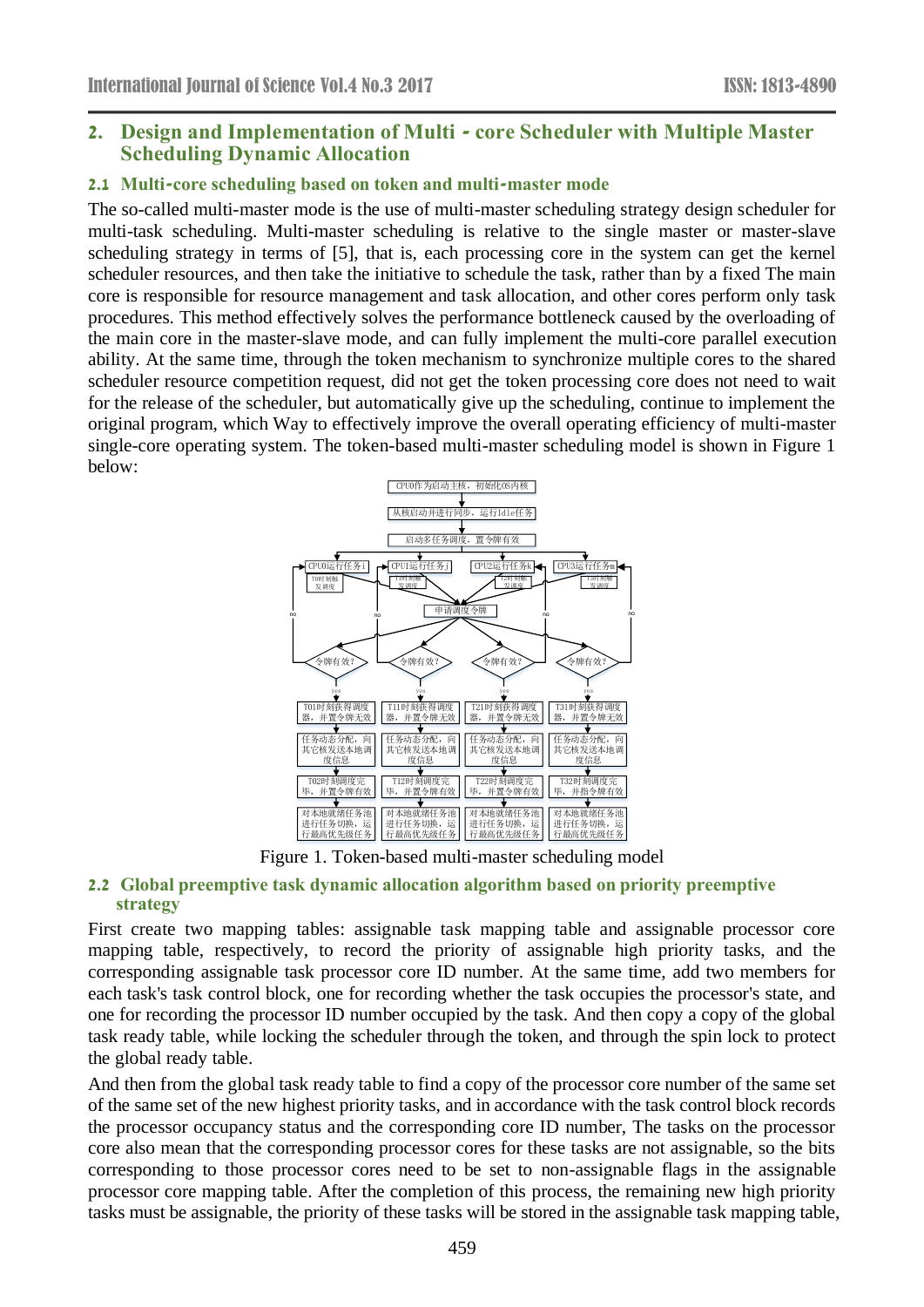and in the assignable processor core mapping table in the remaining significant bit corresponding Of the processor core must also be the core of the distribution, the core of the task will be running the new high priority task to seize.

Finally, these assignable new high-priority tasks are assigned to individual assignable processor cores based on the assignable task mapping table and the assignable processor core mapping table, and the priority of the comparison task is no longer required The assignments with the highest priority assignments are assigned in the order in which the assignable processor core IDs are numbered from low to high.

#### **2.3 Priority-based global task ready table**

The global task control block queue, which is stored in the shared memory as a global array, and is accessed by pointing to the pointer array of the task control block. It mainly includes the task control block array OSTCBTbl [] and the pointer array OSTCBPrioTbl []. The subscript of the pointer array is the priority of the task. The basic element of the pointer array is the pointer to the created task control block. OSTCBTbl [ ] is stored in the task control block entity, the kernel of the queue insert and delete operations will only be in the task creation and deletion stage, and the task, whether in the scheduling of the allocation and switching phase, the task entity exists in the global queue.

The basic elements of the task-ready table are the priority of the task, and the task control block and the resources owned by the task are managed by the kernel. This is mainly to improve the maintenance efficiency and reduce the insertion and deletion of the task. The structure of the task ready table is shown in Figure 2:



Figure 2. Priority task ready bitmap structure

### **3. Experimental results and analysis**

#### **3.1 multi-core task scheduling test**

First create 6 tasks and a message queue event. Task Tsk3-Tsk6 these four tasks send a message to task Tsk2, respectively, and sending a message primitive triggers a task schedule. Task Tsk2 is only responsible for receiving messages, and then print messages, if there is no message to block them and trigger scheduling. Task Tsk1 does not send a message, but Tsk1 runs 10 times after the active call to suspend the function to suspend itself and trigger the dispatch. Then, each task by calling the kernel delay function to block themselves and drive the task scheduling, which task Tsk1 delay 20 rhythms, Tsk2 no delay, the remaining tasks are delayed 80 beats. Finally open the kernel clock beat interrupt, download the test code to run in shared memory, start multi-core run mode.

A total of test and statistics of the three tasks between the communication and scheduling, were tested 20 times, 40 times and 60 times the task of communication, corresponding to the task of sending four messages in the three tests, respectively, to the task Tsk2 send 5, 10, 15 messages, and then through the serial port to print test data, and statistical analysis. Task Tsk1 does not send a message, blocks itself through the kernel delay function, and runs only 10 times, where the first test to print the received message value of the situation and six tasks in the three core of the operation to verify the correctness of the message data transmission. The message print format is as follows: Sq.cid represents the core of the task of sending the message, Sq.tid represents the ID of the task that sent the message, and Rd.mes represents the received message value, that is, the task count value of the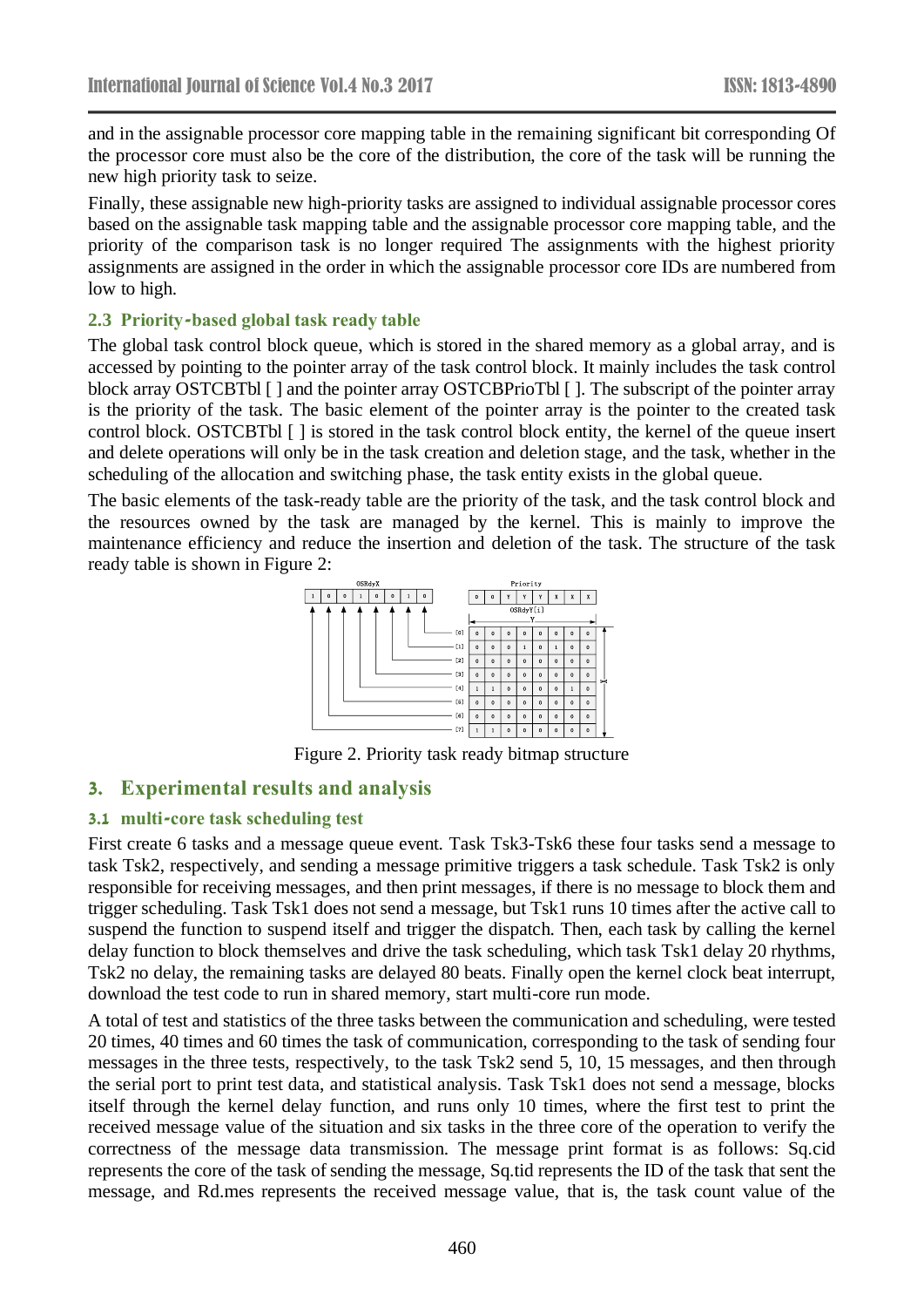message task. The remaining two tests only print each task in the core of the operation to analyze the multi-task allocation and scheduling situation.



Figure 3. The relationship between the six test tasks

#### **3.2 Test results**

The data in Fig. 4a is analyzed. First, the content of the message Tsk2 received is consistent with the message content sent by the sending task, and the total number of messages received by task Tsk2 is 20 and the number of messages sent in total with the task Tsk3-Tsk6 Equal, message sending and receiving is correct, indicating that the message queue module can achieve the basic task communication function. Second, from the multi-core start-up process and the distribution of tasks on each core in Figure 4a, it can be seen that task Tsk1 is run on three cores, and other tasks that send messages are running on different cores, Note that the kernel delay function can block the task and trigger the scheduling, indicating that multiple cores can successfully start and multi-task scheduling and message communication.

Figure 4b, Figure 4c, Figure 4d print the data, a total of six columns, each column represents a task of a group of records, respectively, record the number of tasks in each of the three cores. Where the last row of data in the first column indicates the core ID of the task Tsk2 and the number of times the task is run.

| Problems 2 Tasks <b>I</b> Properties P Terminal 1 23<br>Console <sub>R</sub> Progress & Search |
|------------------------------------------------------------------------------------------------|
| Serial: (COM1, 9600, 8, 1, None, None - CONNECTED)                                             |
| --CPU 2:Starting from slave core2 project code, OK--                                           |
| --CPU 1:Running in shared code OSSlaveMain 1(), OK--                                           |
| --CPU 2: Running in shared code OSSlaveMain 2(), OK--                                          |
| --CPU 0:the multicore operating mode start. OK--                                               |
| t2:c2=2, k2=1,   t1:c1=0, k1=3,   k3=1, k4=2, k5=1, k6=0,   Sq. cid=2, Sq. tid=3, Rq. mes=1,   |
| (t2:c2=2.k2=2.(t1:c1=0.k1=3.(k3=1.k4=2.k5=1.k6=1.(Sq.cid=1.Sq.tid=5.Rq.mes=1.)                 |
| t2:c2=2, k2=3,   t1:c1=0, k1=3,   k3=1, k4=2, k5=1, k6=1,   Sq. cid=0, Sq. tid=4, Rq. mes=2,   |
| (t2:c2=2.k2=4.(t1:c1=0.k1=3.(k3=1.k4=2.k5=1.k6=1.(Sq.cid=0.Sq.tid=4.Rq.mes=2.)(                |
| t2:c2=2, k2=5,   t1:c1=0, k1=3,   k3=1, k4=2, k5=1, k6=1,   Sq. cid=0, Sq. tid=6, Rq. mes=1,   |
| lt2:c2=2.k2=6.lt1:c1=0.k1=5.lk3=2.k4=2.k5=2.k6=1.lSq.cid=1.Sq.tid=3.Rq.mes=2.l                 |
| lt2:c2=2.k2=7.lt1:c1=0.k1=5.lk3=2.k4=2.k5=3.k6=3.lSq.cid=0.Sq.tid=5.Rq.mes=3.l                 |
| (t2:c2=2.k2=8.(t1:c1=0.k1=5.(k3=2.k4=2.k5=3.k6=3.(Sq.cid=0.Sq.tid=5.Rq.mes=3.)                 |
| t2:c2=2, k2=9,   t1:c1=0, k1=5,   k3=2, k4=2, k5=3, k6=3,   Sq. cid=1, Sq. tid=6, Rq. mes=3,   |
| t2:c2=2.k2=10.   t1:c1=0.k1=5.   k3=2.k4=2.k5=3.k6=3.   Sq.cid=1.Sq.tid=6.Rq.mes=3.            |
| t2:c2=1,k2=11, t1:c1=0,k1=7, k3=4,k4=3,k5=5,k6=4, Sq.cid=1,Sq.tid=3,Rq.mes=4,                  |
| t2:c2=1.k2=12.   t1:c1=0.k1=7.   k3=4.k4=3.k5=5.k6=5.   Sq.cid=2.Sq.tid=4.Rq.mes=3.            |
| t2:c2=1, k2=13,   t1:c1=0, k1=7,   k3=4, k4=3, k5=5, k6=5,   Sq.cid=0, Sq.tid=5, Rq.mes=5,     |
| t2:c2=1, k2=14,   t1:c1=0, k1=7,   k3=4, k4=3, k5=5, k6=5,   Sq.cid=1, Sq.tid=3, Rq.mes=4,     |
| lt2:c2=1.k2=15.lt1:c1=0.k1=7.lk3=4.k4=3.k5=5.k6=5.lSq.cid=0.Sq.tid=5.Rq.mes=5.l                |
| t2:c2=1, k2=16,   t1:c1=2, k1=8,   k3=4, k4=3, k5=5, k6=5,   Sq.cid=2, Sq.tid=6, Rq.mes=5,     |
| lt2:c2=1.k2=17.lt1:c1=2.k1=8.lk3=4.k4=3.k5=5.k6=5.lSq.cid=2.Sq.tid=6.Rq.mes=5.l                |
| t2:c2=1, k2=18,   t1:c1=0, k1=9,   k3=4, k4=4, k5=5, k6=5,   Sq.cid=2, Sq.tid=4, Rq.mes=4,     |
| lt2:c2=2.k2=19.lt1:c1=1.k1=10.lk3=5.k4=5.k5=5.k6=5.lSq.cid=0.Sq.tid=3.Rq.mes=5.l               |
| t2:c2=2,k2=20,   t1:c1=1,k1=10,   k3=5,k4=5,k5=5,k6=5,   Sq.cid=1,Sq.tid=4,Rq.mes=5,           |

Figure 4a. 20 times the data reception of communication

| Problems   Tasks   The Properties   Preminal 1 8<br><b>La Console B</b> Progress   |  |
|------------------------------------------------------------------------------------|--|
| Serial: (COM1, 9600, 8, 1, None, None - CONNECTED)                                 |  |
| t2:c=2,k=5; t1:3,0,0; t3:0,0,1; t4:2,0,0; t5:0,1,0; t6:1,0,0                       |  |
| lt2:c=2.k=6;lt1:4.0.1;lt3:0.1.1;lt4:2.0.0;lt5:1.1.0;lt6:1.0.01                     |  |
| t2:c=2,k=7; t1:4,0,1; t3:0,1,1; t4:2,0,0; t5:2,1,0; t6:1,2,0                       |  |
| t2:c=2,k=8; t1:4,0,1; t3:0,1,1; t4:2,0,0; t5:2,1,0; t6:1,2,0                       |  |
| lt2:c=2,k=9;lt1:4,0,1;lt3:0,1,1;lt4:2,0,0;lt5:2,1,0;lt6:1,2,0                      |  |
| t2:c=2,k=10; t1:4,0,1; t3:0,1,1; t4:2,0,0; t5:2,1,0; t6:1,2,0                      |  |
| t2:c=1,k=11; t1:5,0,2; t3:0,3,1; t4:2,0,1; t5:4,1,0; t6:1,2,1                      |  |
| t2:c=1,k=12; t1:5,0,2; t3:0,3,1; t4:2,0,1; t5:4,1,0; t6:1,2,2                      |  |
| lt2:c=1,k=13;lt1:5,0,2;lt3:0,3,1;lt4:2,0,1;lt5:4,1,0;lt6:1,2,2l                    |  |
| t2:c=1,k=14; t1:5,0,2; t3:0,3,1; t4:2,0,1; t5:4,1,0; t6:1,2,2                      |  |
| t2:c=1,k=15; t1:5,0,2; t3:0,3,1; t4:2,0,1; t5:4,1,0; t6:1,2,2                      |  |
| t2:c=1,k=16; t1:5,0,2; t3:0,3,1; t4:2,0,1; t5:4,1,0; t6:1,2,2                      |  |
| t2:c=1,k=17; t1:5,0,2; t3:0,3,1; t4:2,0,1; t5:4,1,0; t6:1,2,2                      |  |
| t2:c=1,k=18; t1:6,0,3; t3:0,3,1; t4:2,0,2; t5:4,1,0; t6:1,2,2                      |  |
| t2:c=2,k=19; t1:6,1,3; t3:1,3,1; t4:2,1,2; t5:4,1,0; t6:1,2,2                      |  |
| $ t2: c=2, k=20;  t1:6, 1, 3,  t3:1, 3, 1,  t4:2, 1, 2,  t5:4, 1, 0,  t6:1, 2, 2 $ |  |
|                                                                                    |  |

Figure 4b. 20 times communication and task scheduling situation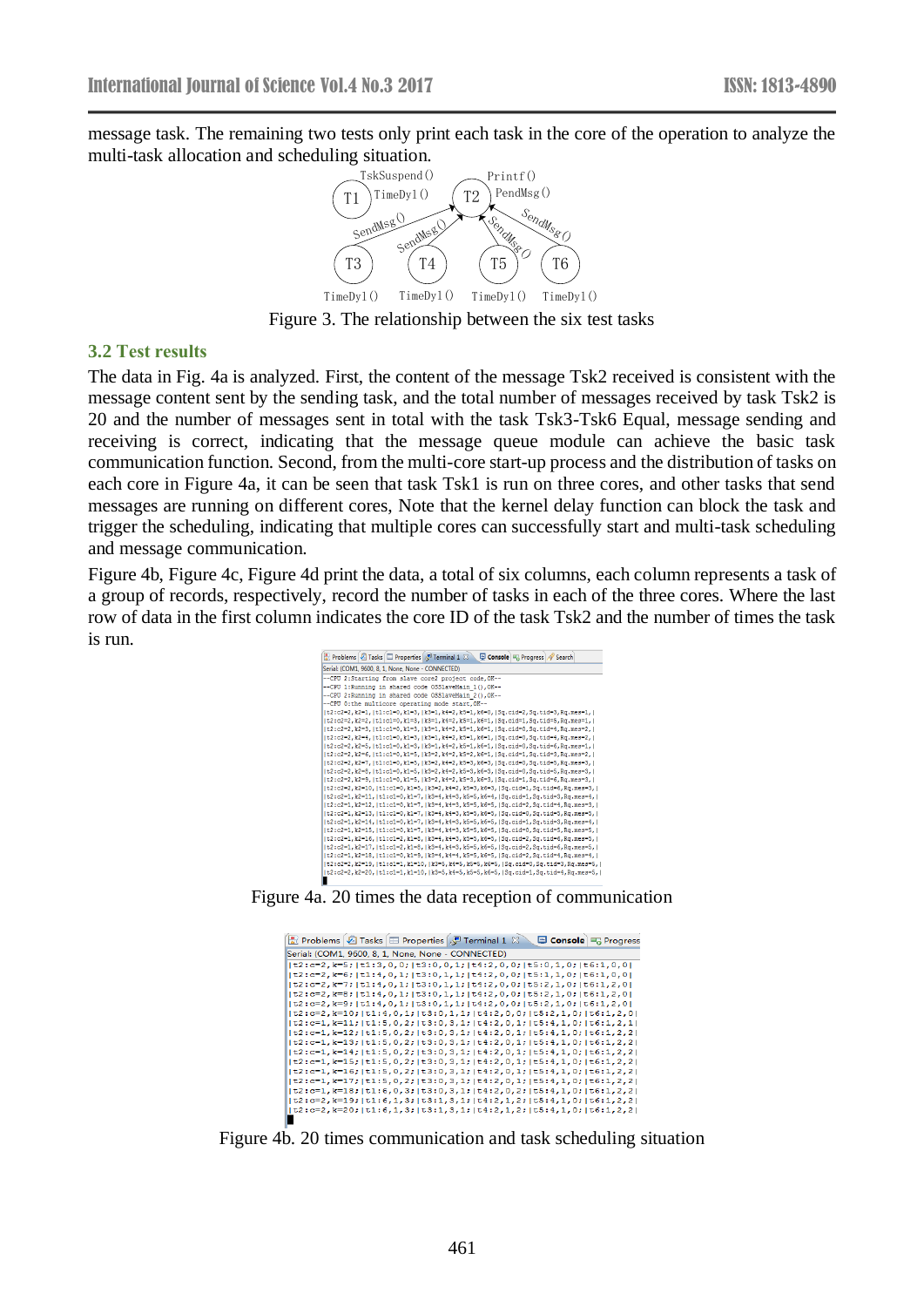

Figure 4c. 40 times communication and task scheduling situation

| Problems <b>2</b> Tasks <b>E</b> Properties <b>P</b> Terminal 1 $\otimes$<br>E Console <b>B</b> Progress                         |  |
|----------------------------------------------------------------------------------------------------------------------------------|--|
| Serial: (COM1, 9600, 8, 1, None, None - CONNECTED)                                                                               |  |
| t2:c=2,k=45; t1:6,1,3; t3:6,3,1; t4:2,6,2; t5:6,1,6; t6:7,2,4                                                                    |  |
| lt2:c=2,k=46;lt1:6,1,3;lt3:6,3,1;lt4:2,6,2;lt5:6,1,6;lt6:7,2,4l                                                                  |  |
| t2:c=2,k=47; t1:6,1,3; t3:7,3,1; t4:2,7,2; t5:6,1,7; t6:7,2,4                                                                    |  |
| t2:c=2,k=48; t1:6,1,3; t3:7,3,1; t4:2,7,2; t5:6,1,7; t6:8,2,4                                                                    |  |
| t2:c=2,k=49; t1:6,1,3; t3:7,3,1; t4:2,7,2; t5:6,1,7; t6:8,2,4                                                                    |  |
| lt2:c=2,k=50;lt1:6,1,3;lt3:7,3,1;lt4:2,7,2;lt5:6,1,7;lt6:8,2,4l                                                                  |  |
| lt2:c=2,k=51;lt1:6,1,3;lt3:8,3,1;lt4:2,8,2;lt5:6,1,8;lt6:8,2,4l                                                                  |  |
| t2:c=2,k=52; t1:6,1,3; t3:8,3,1; t4:2,8,2; t5:6,1,8; t6:9,2,4 <br> t2:c=2,k=53; t1:6,1,3; t3:8,3,1; t4:2,8,2; t5:6,1,8; t6:9,2,4 |  |
| t2:c=2,k=54; t1:6,1,3; t3:8,3,1; t4:2,8,2; t5:6,1,8; t6:9,2,4                                                                    |  |
| lt2:c=2,k=55;lt1:6,1,3;lt3:9,3,1;lt4:2,9,2;lt5:6,1,8;lt6:9,2,4l                                                                  |  |
| t2:c=2,k=56; t1:6,1,3; t3:9,3,1; t4:2,9,2; t5:6,1,8; t6:9,2,4                                                                    |  |
| t2:c=2,k=57; t1:6,1,3; t3:10,3,1; t4:2,10,2; t5:6,1,8; t6:9,2,4                                                                  |  |
| t2:c=2,k=58; t1:6,1,3; t3:10,3,1; t4:2,10,2; t5:6,1,8; t6:9,2,4                                                                  |  |
| t2:c=2,k=59; t1:6,1,3; t3:11,3,1; t4:2,11,2; t5:6,1,8; t6:9,2,4                                                                  |  |
| t2:c=2,k=60; t1:6,1,3; t3:11,3,1; t4:2,11,2; t5:6,1,8; t6:9,2,4                                                                  |  |
|                                                                                                                                  |  |

Figure 4d. 60 times communication and task scheduling

The total number of runs of the four sending tasks in the test result is equal to the number of times the task Tsk2 has been run, further verifying the correctness of the communication between the sending task and the receiving task. Second, in the first two tests, each task can basically be scheduled to run on different cores, and the total number of tasks on each core task is not much difference, but in the third test, the emergence of nuclear 2 Relative to the phenomenon of overload, in which the task Tsk2 on the nuclear running 48 times, Tsk2 reason to run on a certain high frequency, because it is the second task of the second high priority task, and the task Tsk1 Run 10 times after being suspended, behind the dozens of communications, there is no task to seize Tsk2, unless it is due to the application of the message and blocked; Second, because it does not delay function, will not delay their own due to delay , And there are four tasks to send a message to it. So, on the whole, the scheduler can achieve multi-core task dynamic allocation and scheduling, and can basically achieve multi-core processor load balancing.

#### **4. Summary**

Based on the multi-master single-core architecture, the search algorithm is based on the token mechanism and the high-priority task, based on the event-based priority preemptive scheduling and multi-master scheduling strategy, the global task ready table and the dynamic task assignment algorithm of multi-task scheduler. Which is solves the performance bottleneck caused by the overloading of the main kernel. The task is based on the global readiness table and the priority preemptive scheduling to ensure the real-time performance of the kernel. Dynamic task allocation effectively solves the problem that the load Equalization problem, because there is no task migration, but also reduces the scheduling overhead; token mechanism effectively reduces the multi-core access shared scheduler code conflict, improve the scheduling efficiency.

### **References**

- [1] J.C. Jiang, F.D. Meng, B. He, etc. A multi-core real-time operating system multiple ready task fast search and scheduling method. China, 201410042680.3 [P]. 2014.
- [2] Wolf W, Jerraya A A, Martin G. Multiprocessor system-on-chip (MPSoC) technology [J]. Computer-Aided Design of Integrated Circuits and Systems, IEEE Transactions on, 2008, 27 (10): 1701-1713 The